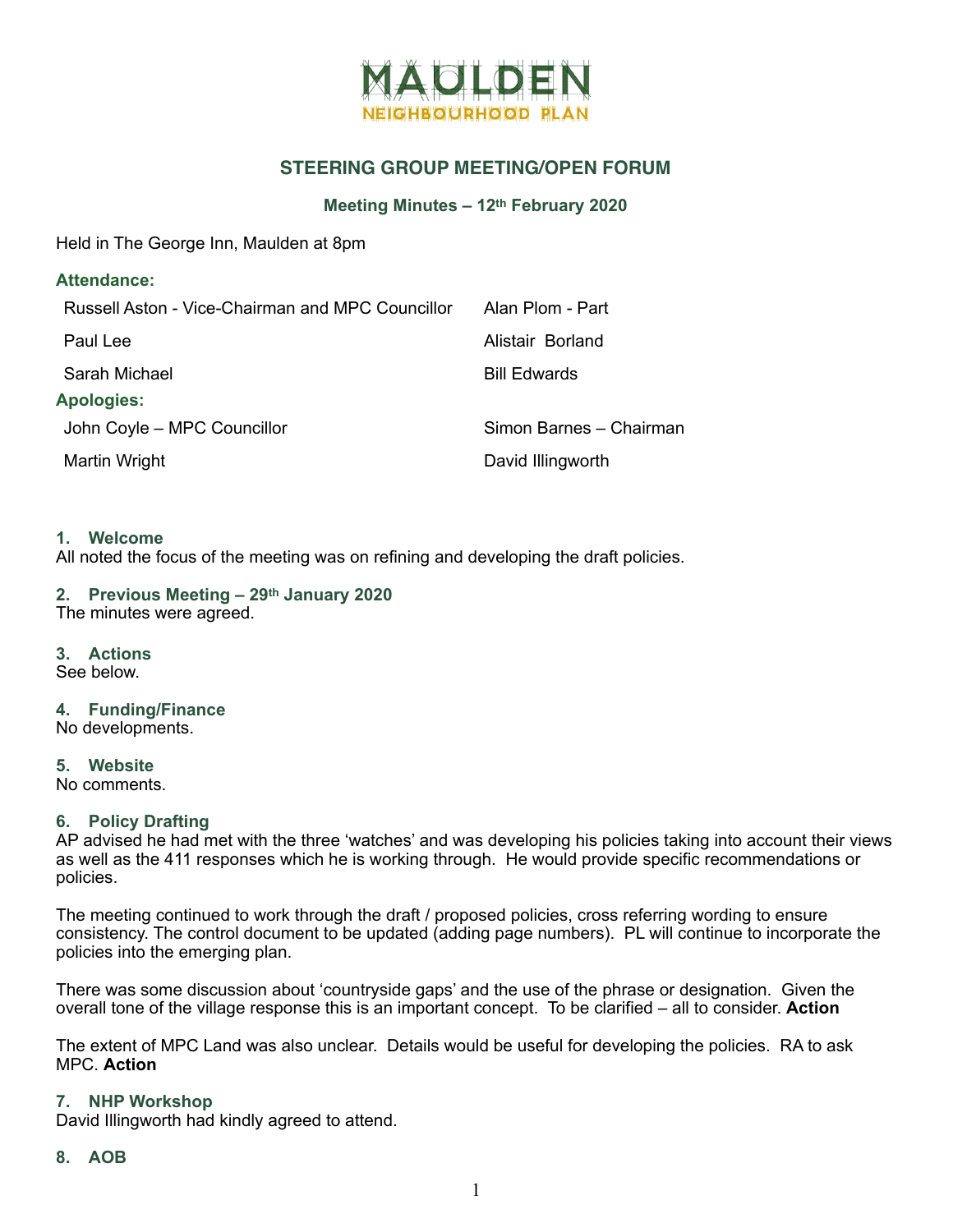Details of some independent examiners who had been involved with other NHPs had been identified by AB:

- Andrew Freeman<br>• Patrick Whitehead
- Patrick Whitehead
- Andrew Ashcroft<br>• Nigel McGurk
- Nigel McGurk

## Planning Applications

The meeting heard about two proposed developments at the end of Moor Lane and discussed how it would conflict with the NHP. Whilst still being drafted the meeting felt that an objection making reference to the emerging plan should be made. CB/20/00307/FULL and CB/20/00306/FULL. The emerging plan references the overwhelming desire of the community to retain green space and preserve a village environment - the proposed development, CB/20/00307/FULL, would destroy a field, extend the settlement envelope and increase traffic. SM to put some wording together and circulate. **Action** 

## **9. Meetings**

Fortnightly to maintain momentum. Next meeting 26<sup>th</sup> February. RA to arrange

## **Outstanding Actions**

| <b>Date</b>            | <b>Action</b>                                                                                                                  | Who                  | <b>Update</b>                                                                                                                                      |
|------------------------|--------------------------------------------------------------------------------------------------------------------------------|----------------------|----------------------------------------------------------------------------------------------------------------------------------------------------|
| 14<br>May              | Investigate getting maps for NHP                                                                                               | <b>RA</b>            | Aug 19 – RA has the email link and will<br>progress.<br>Oct & Nov 19 - Looking through Public<br>Sector Mapping emails. no joy yet                 |
| 2 <sub>nd</sub><br>Oct | 'Affordable Housing' – RA to circulate papers re<br>development, JC to circulate summary details covering all<br>developments. | <b>JC</b>            | $Nov -$<br>12. Papers re 'Land adj 129A and<br>131 Clophill Rd' circulated.<br>Complete<br>ii) Summary details (just Old Farm) to<br>be circulated |
| 8th<br>Jan             | Summary of questionnaire results to MPC                                                                                        | <b>RA</b>            | Sent for last meeting. Complete                                                                                                                    |
| 8th<br>Jan             | Contact Tom Price at CBC                                                                                                       | <b>RA</b>            | Not done yet                                                                                                                                       |
| 29<br>Jan              | Workshop - contact David                                                                                                       | <b>SB</b>            | <b>Completed</b>                                                                                                                                   |
| 29<br>Jan              | Add in to the Policy and Control Document                                                                                      | RA, AP,<br><b>RB</b> | $RA$ – complete<br>$AP & RB - TBC$                                                                                                                 |
| 12 <sup>°</sup><br>Feb | Countryside gaps - Use of the phrase / designation to be<br>investigated                                                       | All                  |                                                                                                                                                    |
| 12 <sup>°</sup><br>Feb | Details of MPC Land from MPC                                                                                                   | <b>RA</b>            |                                                                                                                                                    |
| 12<br>Feb              | Draft objection to CB/20/00307/FULL from the NHP Group<br>referencing the emerging NHP                                         | <b>SM</b>            |                                                                                                                                                    |

# **Long Term To Do / Task List**

| Contact The George re next meeting                                                        | RA |
|-------------------------------------------------------------------------------------------|----|
| NHP Structure / Framework - Create and populate                                           | 만  |
| Consultation record to be created. Include Facebook posts (SM would contact Julie Morrow) | AP |